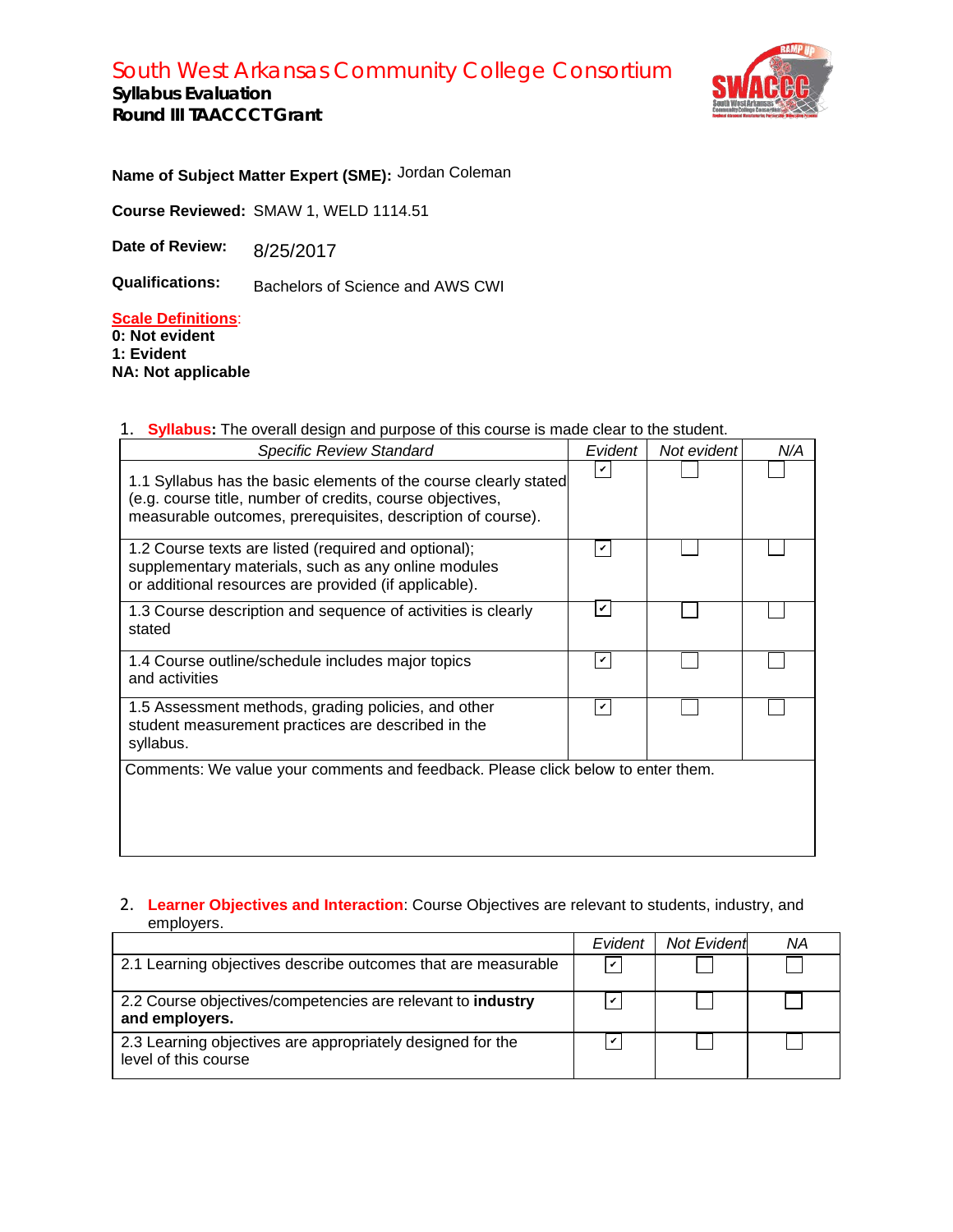| 2.4 Is this course foundational, intermediate, or advanced in<br>terms of preparing students for employment in advanced<br>manufacturing? |  |  |
|-------------------------------------------------------------------------------------------------------------------------------------------|--|--|
| Comments: We value your comments and feedback. Please click below to enter them.                                                          |  |  |
| From an indistry point of view, it's good that welding students are detting to learn about mult ple cutting<br>processes in this class.   |  |  |
|                                                                                                                                           |  |  |

#### 3. **Resources and Materials:** Instructional materials are relevant and appropriate

|                                                                                                                                                                                                     | Evident | Not Evident | ΝA |
|-----------------------------------------------------------------------------------------------------------------------------------------------------------------------------------------------------|---------|-------------|----|
| 3.1 The purpose of instructional materials and how they will<br>be used for learning activities is clearly explained.                                                                               | v       |             |    |
| 3.2 The instructional materials are current                                                                                                                                                         |         | v           |    |
| 3.3 Course materials, activities, and outcomes reflect<br>direct application to industry                                                                                                            | ✓       |             |    |
| 3.4 The hands-on activities (where applicable) are<br>appropriately designed for the level of the course.                                                                                           | ✓       |             |    |
| Comments: We value your comments and feedback. Please click below to enter them.                                                                                                                    |         |             |    |
| I would suggest adding that in this course a student should be competent in making fillet welds with<br>6010 and 7018. It isn't clear on if the student must make fillet welds with different rods. |         |             |    |
| The syllabus isn't clear on what edition of the NCCER Level 1 bobk that is being used. Consider                                                                                                     |         |             |    |

4. **Assessment and Measurement**: Assessment strategies measure effective learning, evaluate student progress by reference to stated learning objectives, and are designed to be integral to the learning process.

reviewing the changes made in the new 5th edition. ISBN: 978-0-13-416311-6, Pearson 2015

|                                                                                                                                    | Evident | Not evident | ΝA |
|------------------------------------------------------------------------------------------------------------------------------------|---------|-------------|----|
| 4.1 The course evaluation criteria/course grading policy is stated<br>clearly on each syllabus.                                    |         |             |    |
| 4.2 Course-level assessments measure the stated learning<br>objectives and are consistent with course activities and<br>resources. | v       |             |    |
| Comments: We value your comments and feedback. Please click below enter them.                                                      |         |             |    |

#### **Reviewer Summary:**

Click here to give a general summary of your thoughts on this course, including any suggestions for improvements. Your feedback is invaluable to us.

The course schedule provided for SMAW 1 and SMAW 2 are the same, but the course out comes are different for each class. I would suggest reviewing the course schedules to correctly align them with the outcomes of each class.